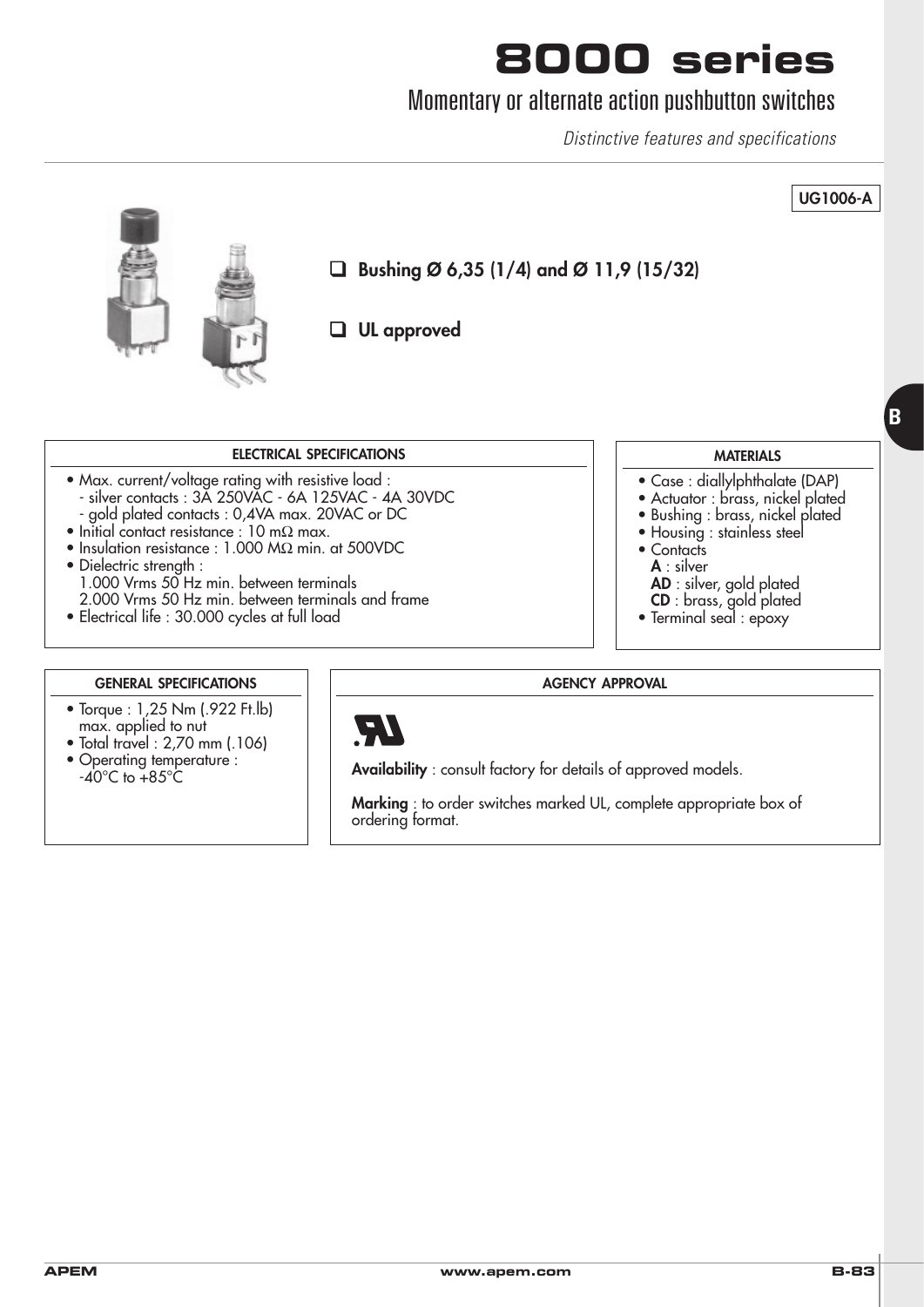### Momentary or alternate action pushbutton switches

**Overview** 



#### **ABOUT THIS SERIES**

On the following pages, you will find successively :

- model structure of switches

- options in the same order as in above chart

**Dimensions** : first dimensions are in mm while inches are shown as bracketted numbers.



**Sealing boots** are available to protect the switches against dust and water. They are presented in section H.



Standard and special hardware available are presented in section I.

**Packaging unit** : 50 pieces, except 8000W (25 pieces).

疝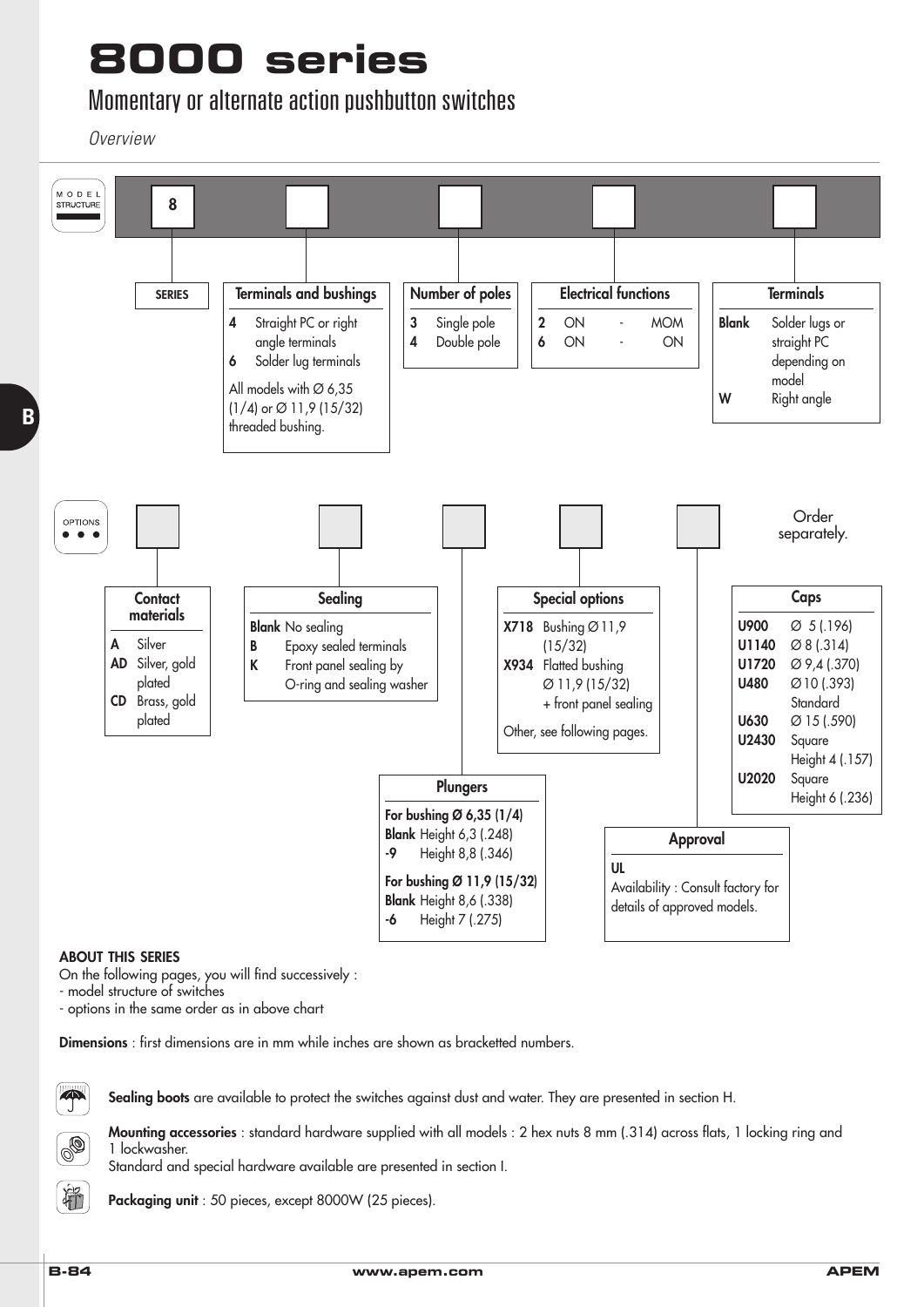

**APEM www.apem.com B-85**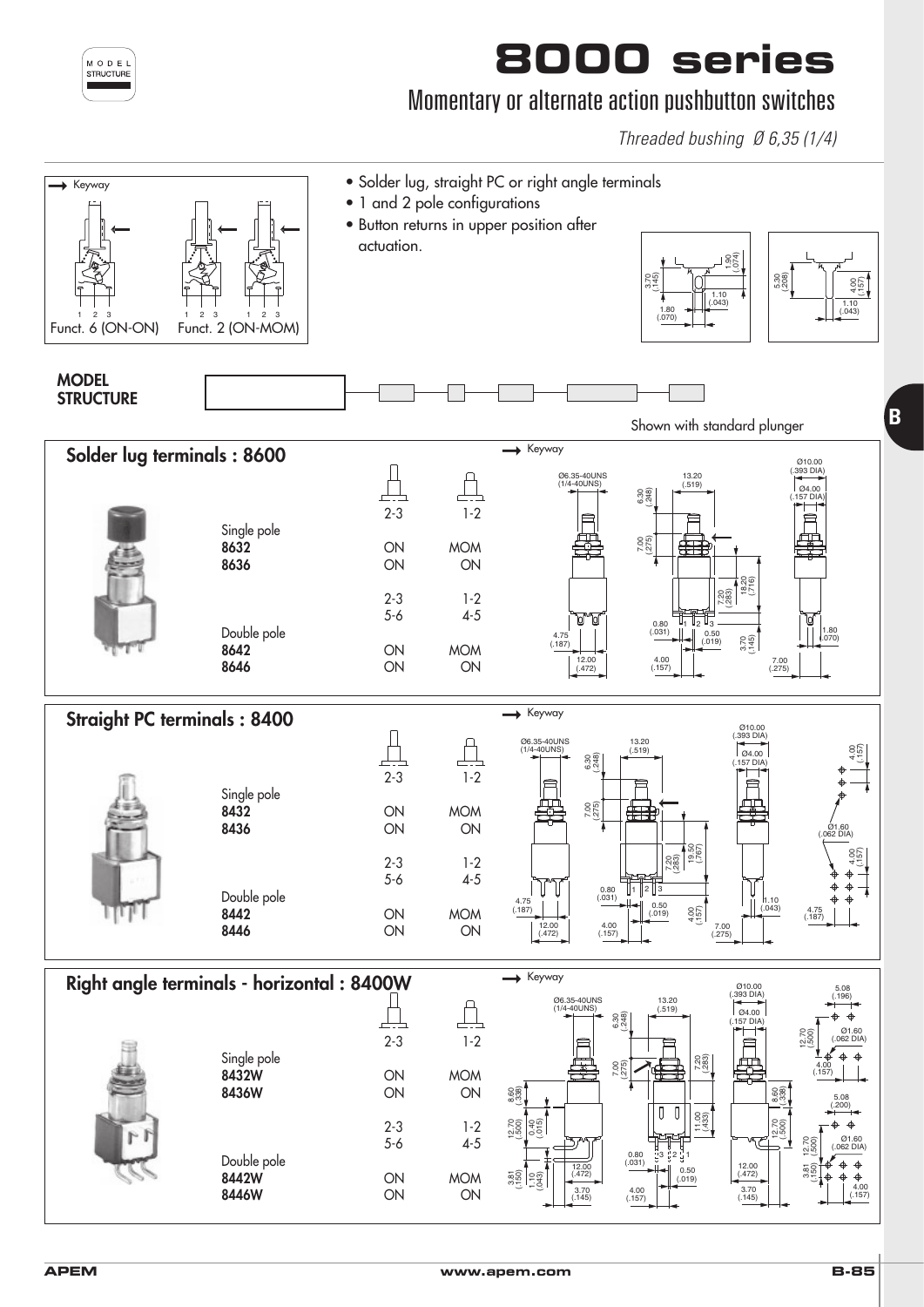## Momentary or alternate action pushbutton switches



**B**

OPTIONS Ċ  $\bullet$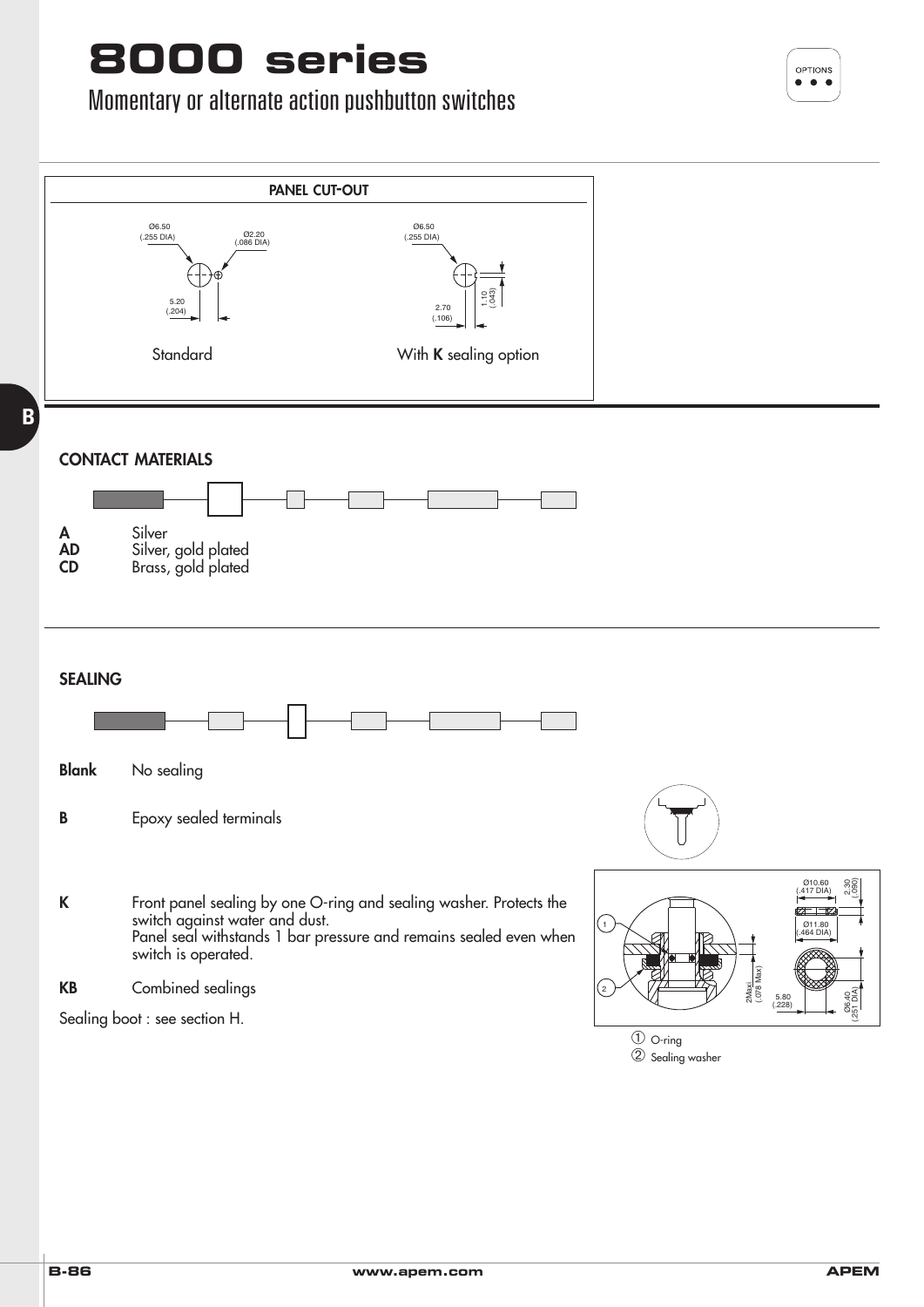

### Momentary or alternate action pushbutton switches

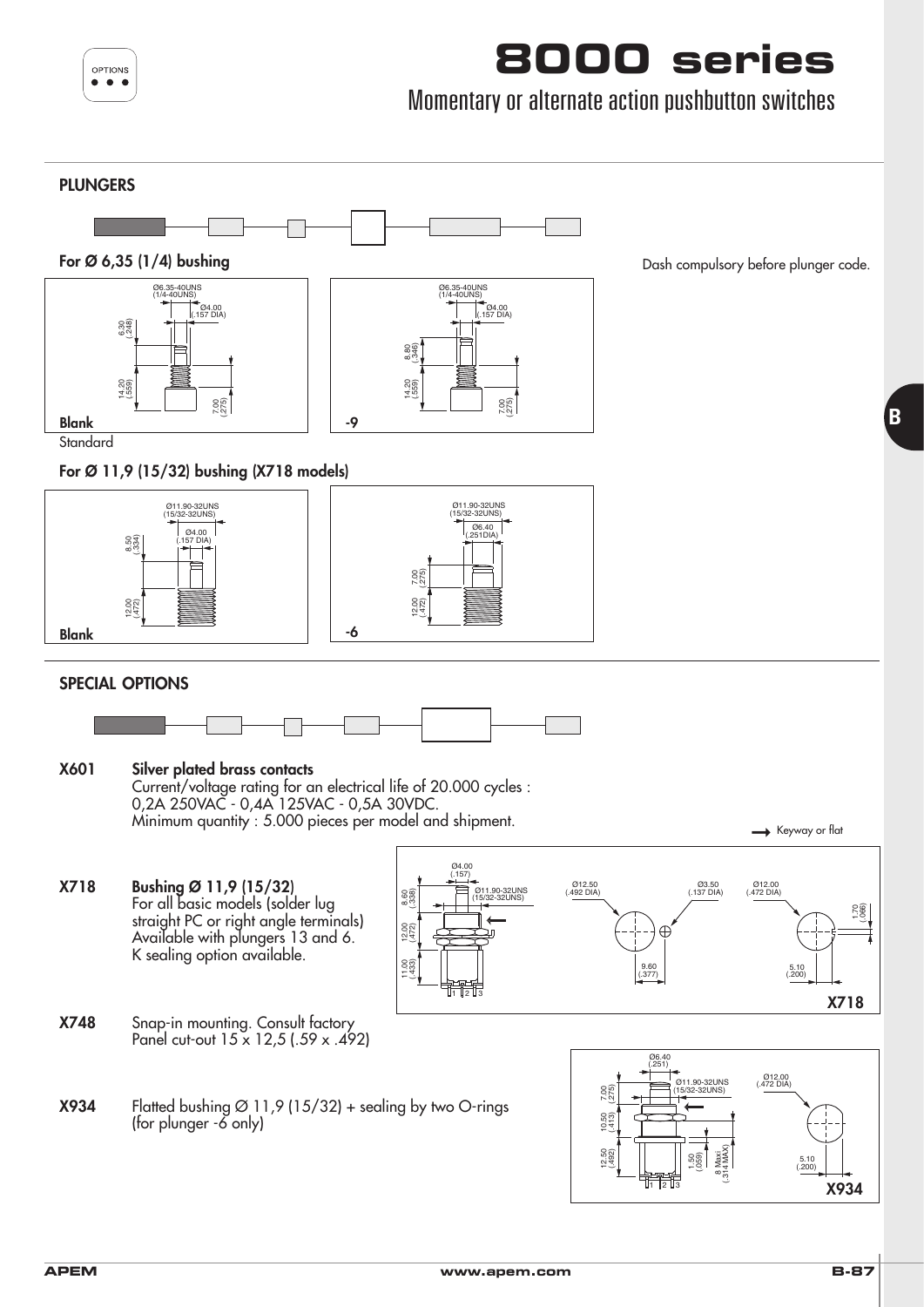### Momentary or alternate action pushbutton switches



**Availability** : consult factory for details of approved models. **Marking** : to order switches marked UL, complete above box with "UL".

#### **CAPS**

Order separately.

#### **The caps below are for Ø 4 mm plungers (-13 and -9), except U2600. B**



#### **DRESS NUTS**



Chrome plated. Order separately.